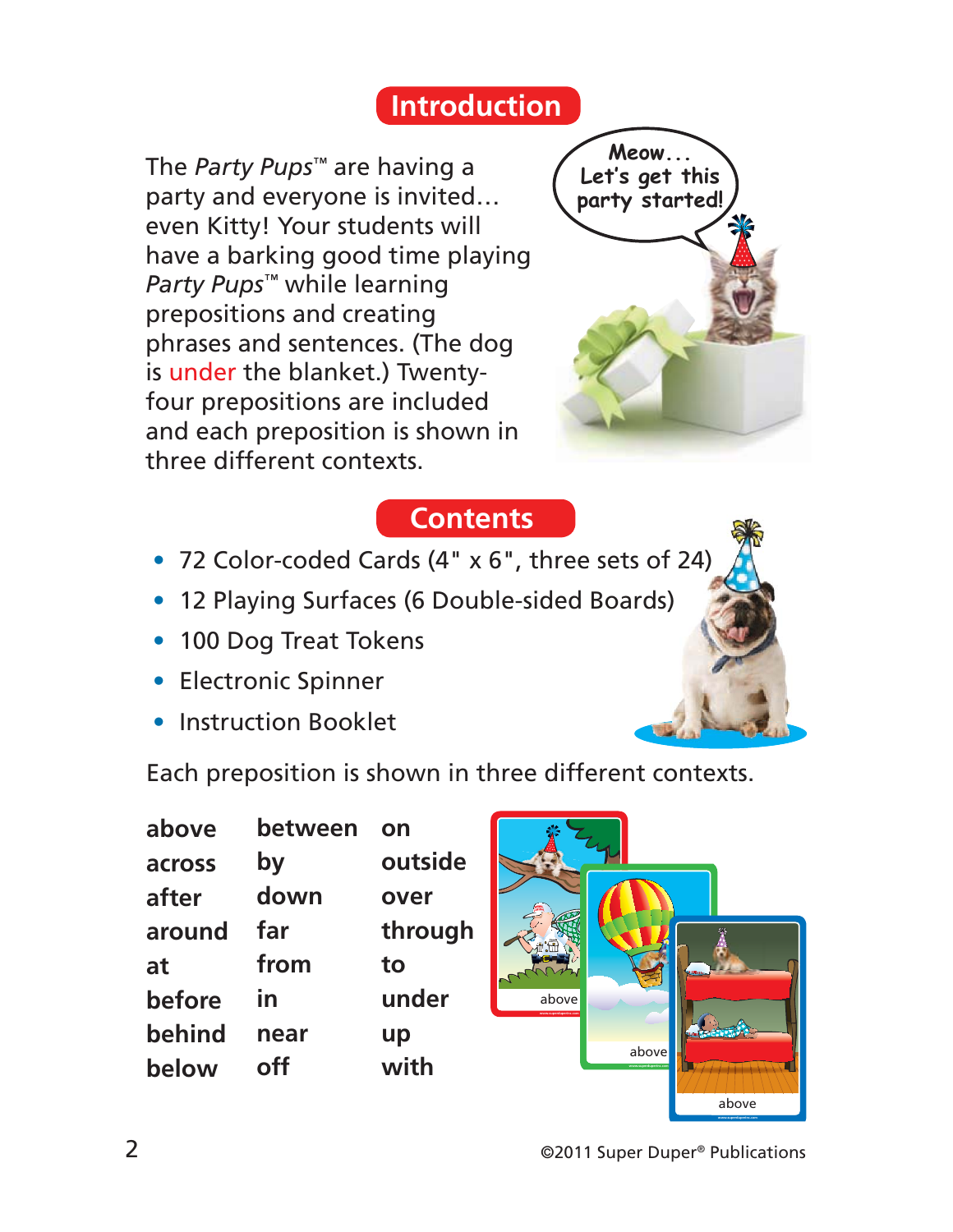

## **How to Play**

- 1. Have players choose a game board.
- 2. Have players name their dogs.
- 3. Read the *Party Pups™ Fun Facts* about each dog on pp. 4–9 of this booklet (optional).
- 4. Choose a red, blue, or green set of cards. Shuffle the deck and place it facedown on the table.
- 5. Players take turns choosing cards, identifying the preposition at the bottom of the card, and using it in a phrase or sentence.
- 6. Players spin the electronic spinner and collect the corresponding number of dog treats.
- 7. The player with the most dog treat tokens is the winner!